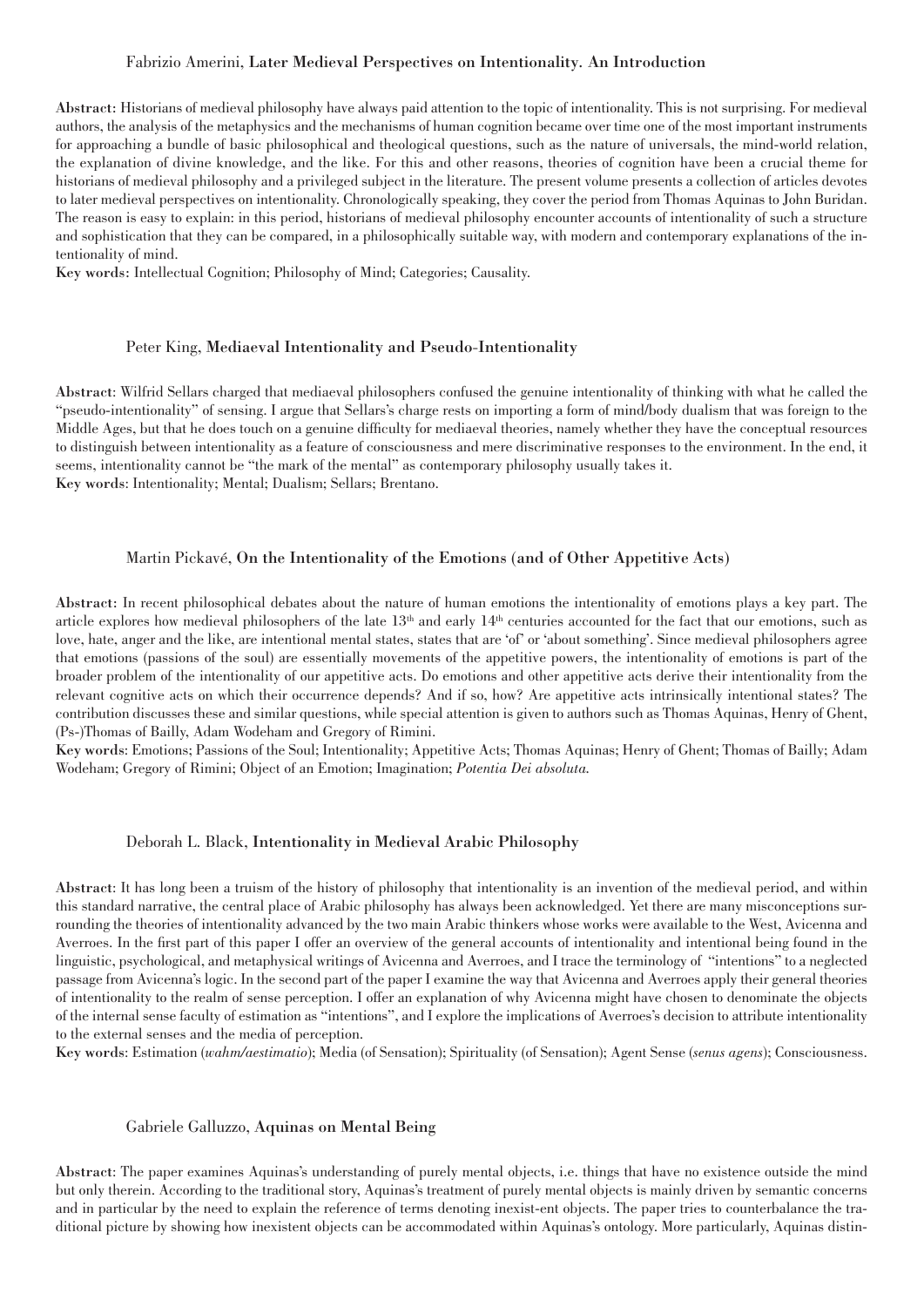guishes different kinds of inexistent objects on the basis of their different extra-mental ground: (I) privations and negations, (II) possible objects and (III) impossible ones.

Key words: Ontology; Mental Objects; Reduction.

# Gyula Klima, Indifference vs. Universality of Mental Representation in Ockham, Buridan, and Aquinas

Abstract: This paper argues in the first place that nominalists (such as Ockham and Buridan) are right in insisting against ontological realists (such as Plato or Scotus) that semantic universality (the property of universally representing symbols as such) does not require commitment to universal entities. However, Ockham, in his zeal to get rid of Scotus's universal entities, swept under the carpet the issue of universal representational content of genuinely universal symbols, conflating it with the mere indifference of the information content of non-distinctive singular representations. Buridan did come up with an abstractionist theory of the formation of genuinely universal representational content to solve the resulting issues, however, the paper argues further, his solution is committed to attributing the sort of "aspectuality" to universal absolute concepts that his Ockhamist semantics denies to them. The conclusion of the paper suggests how Aquinas's "moderate (semantic) realism" can provide a consistent solution without the ontological extravaganza of ontological realists, without conflating the mere indifference of singular representation with genuine universality, and without having to deny aspectuality to our quidditative universal concepts formed by abstraction.

Key words: Semantic Content; Universality; Indifference; Aspectuality; Abstraction; Absolute Concepts; Quidditative Concepts.

# Bernd Goehring, *[...] intelligit se intelligere rem intellectam.* Henry of Ghent on Thought and Reflexivity

Abstract: In this essay I examine Henry of Ghent's views on our mind's ability to think and to understand something, and to reflect on its own acts and their contents. Henry explains our acquisition of mental content as a sequence of receptive and productive stages. He identifies a general principle of cognitive presence: for an object to be actually intelligible it must be actually separated from matter and cognitively present to a thinker or cognizer. Sensible, material objects that cannot be immediately present in this way must be represented via functional intermediaries in our cognitive capacities. The two main capacities of the mind are intellect and will, and in Henry's view each of these mental powers has a reflexive ability. Henry discusses our intellect's ability to reflect on its acts and their contents in his analysis of mental words. A complete mental word is the product of our inquiry into a thing's essence. The inquiry is driven by our rational desire for complete cognition and based on intellect's reflection on a first-order act and its conceptual content. This higher-order awareness of ourselves as cognitive agents enables us to assess the progression of our intellectual inquiry. Henry stresses that our natural cognitive powers are strengthened through divine exemplary standards, which continually correct the concepts we form and complete their structural resemblance with the objects of cognition in extramental reality. Key words: Cognitive Presence; Mental Content; Mental Representation; Reflexivity; Thought.

### Richard Cross, Duns Scotus on the Semantic Content of Cognitive Acts and Species

Abstract: Scotus holds that dispositional and occurrent cognitions (intelligible species and acts of cognition, in the medieval jargon) are qualities that inhere in the soul. These qualities have semantic or conceptual content. I show that such content is nothing in any sense real, and that this content consists either in the relevant quality's being (factually) measured by an extramental object, or in its being such that it would be measured (counterfactually) by such an object in the case that there were such an object. The measurement relation, in the case of an intelligible species, is secured by the species's internal structure; in the case of an act of cognition, it is secured either by some sort of (non-causal) relation to a species, or by a (non-causal) relation to an external object. Key words: Intelligible Species; Act of Cognition; Conceptual Content; Representation.

### Christian Rode, Peter of John Olivi on Representation and Self-Representation

Abstract: This paper focuses on Olivi's theory of representation and aims at showing that his theory does not endorse epistemological representationalism (e.g. intelligible species). Moreover, there is no representation without self-representation for Olivi. Therefore, his account of self-representation or inner experience resembles modern higher-order theories of consciousness. But unlike most modern authors, Olivi seems to combine a higher-order thought theory with a higher-order perception one.

Key words: Representation; Self-representation; Inner Experience; Higher-order The-ories of Consciousness.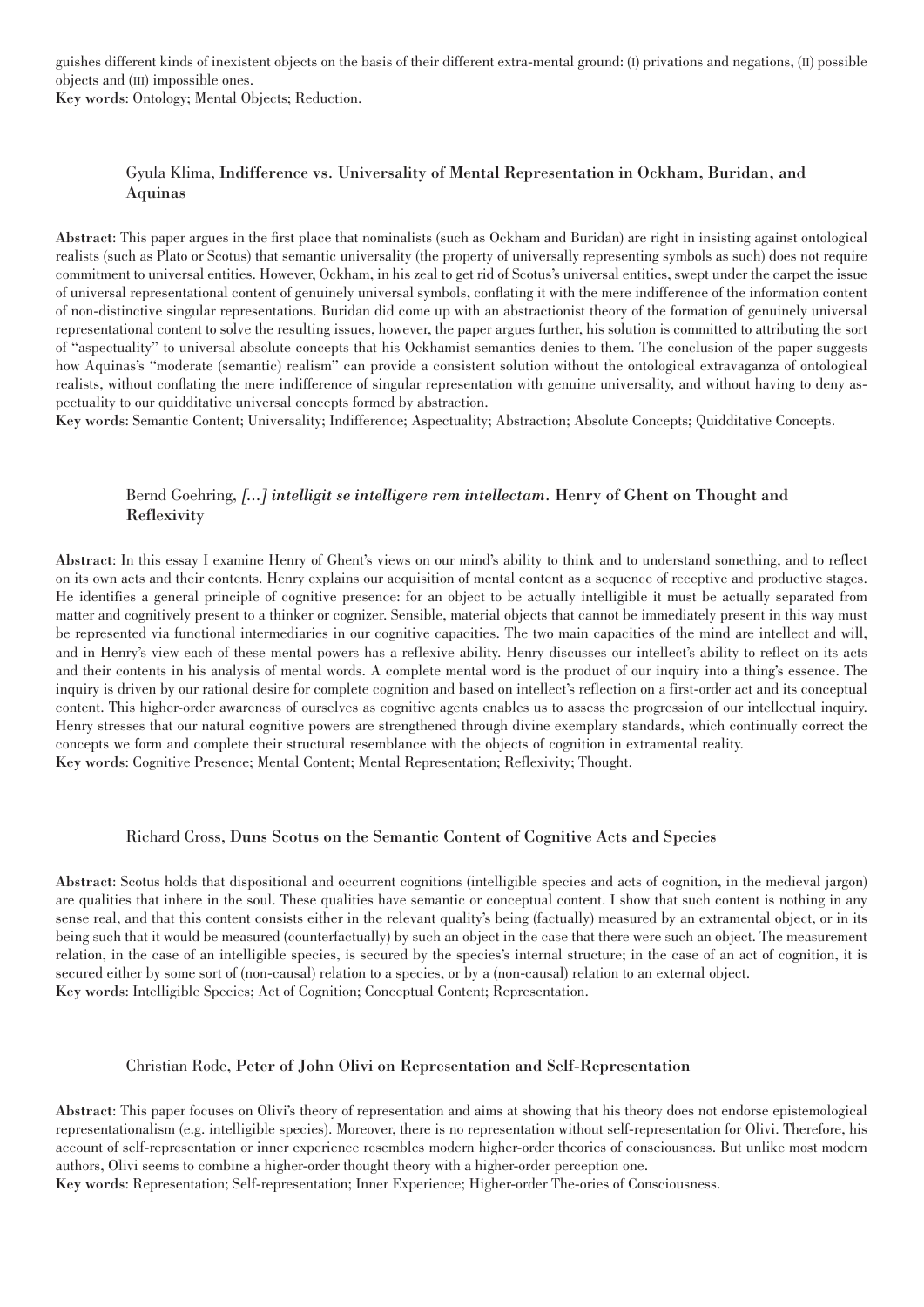### Aurélien Robert, Intentionality and the Categories in Medieval Latin Averroism

Abstract: When contemporary philosophers look at the medieval debate on intentional-ity, they usually have in mind what we call "Brentano's thesis". Indeed, Brentano ascribes to some medieval philosophers the thesis according to which objects of thought have a special kind of being (they inexist intentionally in the mind) that explains how can our thoughts be about this or that kind of things. Here, we decided to focus on the debates among the so-called "Latin Averroists", because they clearly show that the medieval question on intentionality cannot be reduced to the well-known theory of intentional beings. More precisely, we endeavored to understand an apparently strange question that appeared in the faculties of arts in France and in Italy in the 14<sup>th</sup> century: to which category do intentions in the mind belong to? In Aristotelian terms: are they substances or accidents? The problem is the following: if they are accidents, how can they represent something else that an accident? If they are substances, what does it mean to affirm that we have substances in the mind, even intentional substances? After a detailed analysis of the responses one can find in Siger of Brabant, Angelo of Arezzo, Matthew of Gubbio, John of Göttingen, Anthony of Parma, Bartholomew of Bruges and John of Jandun, we try to show that only a very few philosophers adopted the formal identity thesis (frequently ascribed to Aquinas), according to which the object in the mind is formally identical with the object known outside the mind. This shows that a lot of medieval philosophers didn't limit intentionality to intentional being or formal identity, but also considered other explanations of how the human mind can think about objects for which no representation can be found in the mind (as our thoughts about God for example).

Key words: Intentionality; Representation; Averroism; Categories.

#### Judith Dijs, Hervaeus Natalis on the Proper Subject of Logic

Abstract: Hervaeus's central theme in his *De secundis intentionibus* is the question about the proper subject of logic. Through a long and detailed exposé on the nature of first and second intentions he arrives at his conclusion: the logical intention, which is the second intention as pertaining to the known thing, taken materially and concretely, and which is a relation and a rational being, is the proper and only subject of logic and of logic alone.

Key words: Thomas Aquinas; Hervaeus Natalis; Logic: Proper Subject of; Representation; Being of Reason.

#### David Piché, Gerard of Bologna and Hervaeus Natalis on the Intuition of Non-Existents

Abstract: The following paper shows that prior to Ockham's doctrine on the intuition of non-existents, two Parisian theologians (Gerard of Bologna, c. 1240/50-1317; Hervaeus Natalis, c. 1250/60-1323) had already developed, in opposition to Duns Scotus, their own theories on the possibility of having intuitive cognition of non-existent or absent things. The article uses the editions of the two theologians' *Quodlibeta* prepared by the author.

Key words: Gerard of Bologna; Hervaeus Natalis; *Quodlibeta*; Intuition.

#### Chris Schabel • Russell L. Friedman, Landulph Caracciolo on Intentions and Intentionality

Abstract: This article presents a critical edition from the six surviving witnesses of Landulph Caracciolo's (d. 1351), *Scriptum in I Sententiarum*, d. 23, a text that has never appeared in print before. A short introduction begins to set Landulph's treatment of intentions and intentionality in this text into its historical, philosophical, and theological context, in particular linking it to the positions of John Duns Scotus and Peter Auriol.

Key words: Intentions; Categories; Logic; Person.

#### Claude Panaccio, Intuition and Causality: Ockham's Externalism Revisited

Abstract: Content externalism, as defended by Hilary Putnam, Tyler Burge and several others, is the thesis that the content of our thoughts at a given moment is not uniquely determined by our internal states at that moment. In its causalist version, it has often been presented as a deep revolution in philosophy of mind. Yet a number of medievalists (e.g. Peter King, Calvin Normore, Gyula Klima, and myself) have recently stressed the presence of significant externalist tendencies in late-medieval nominalism, especially in William of Ockham. Now this interpretation has been cleverly challenged in the case of Ockham by Susan Brower-Toland in 2007, with arguments focusing upon Ockham's theory of intuitive cognition (precisely where the externalist reading had seemed to be the most secured). The present paper is a reply to this challenge. I first summarize the case for seeing Ockham's theory of intuitive cognition as a causal and externalist approach, and then critically review Brower-Toland's arguments against it. The whole discussion, as it turns out, sheds new light upon Ockham's conception of causality and natural order.

Key words: William of Ockham; Externalism; Intuition; Causality.